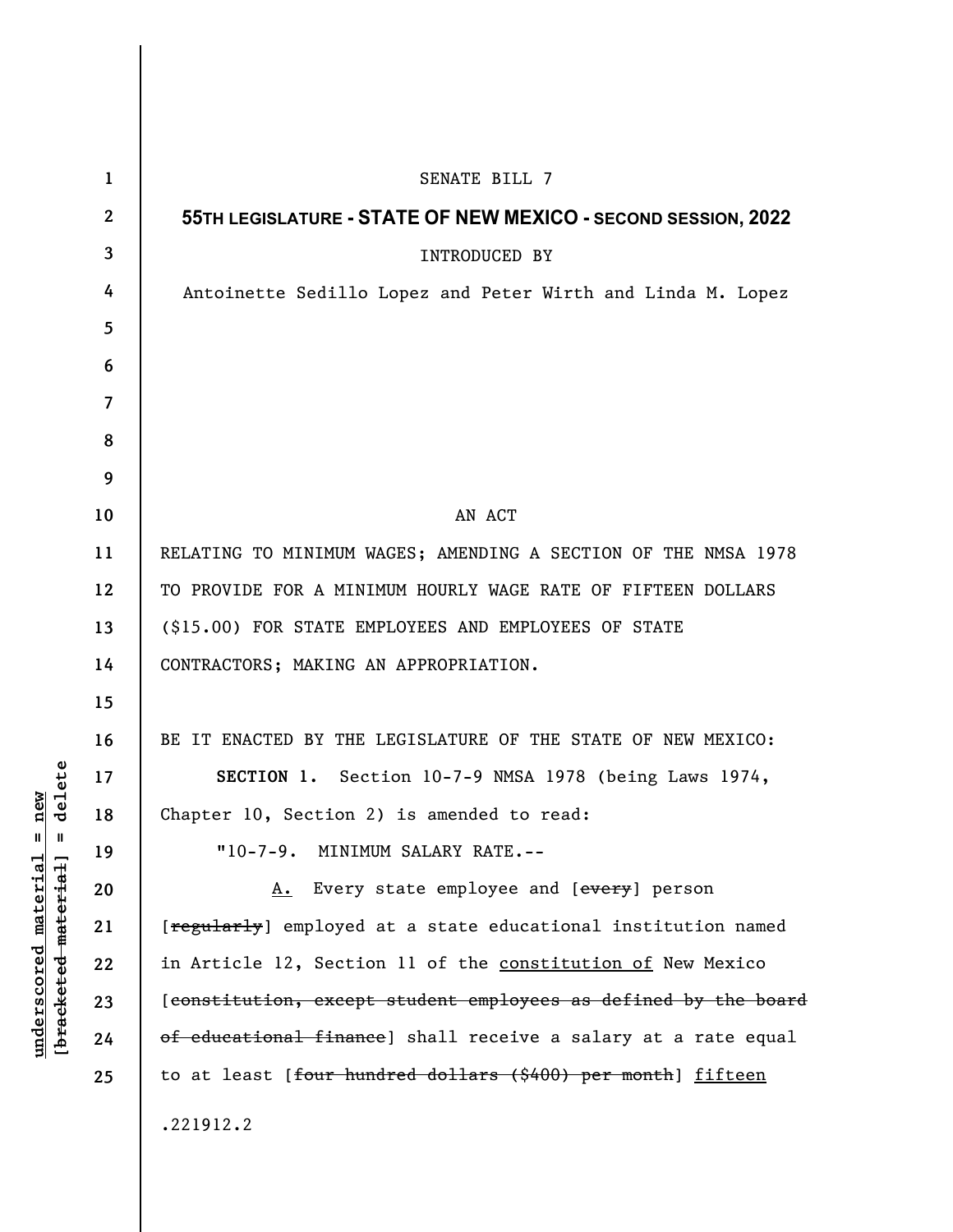**1** 

dollars (\$15.00) per hour.

| $\mathbf{2}$ | B. Any contractor of a contract that takes effect               |
|--------------|-----------------------------------------------------------------|
| $\mathbf{3}$ | on or after the effective date of this 2022 act that is with    |
| 4            | the state or a state educational institution named in Article   |
| 5            | 12, Section 11 of the constitution of New Mexico shall pay each |
| 6            | person employed under that contract no less than a minimum wage |
| 7            | rate of fifteen dollars (\$15.00) per hour."                    |
| 8            | SECTION 2. APPROPRIATION.--                                     |
| 9            | Eighty-five million dollars (\$85,000,000) is<br>A.             |
| 10           | appropriated from the general fund to the department of finance |
| 11           | and administration for expenditure in fiscal year 2023 for      |
| 12           | salary increases to provide a minimum wage at a rate equal to   |
| 13           | at least fifteen dollars (\$15.00) per hour:                    |
| 14           | (1) to any contractor of a contract that takes                  |
| 15           | effect on or after the effective date of this act that is with  |
| 16           | the state or a state educational institution named in Article   |
| 17           | 12, Section 11 of the constitution of New Mexico; and           |
| 18           | (2)<br>to:                                                      |
| 19           | permanent legislative employees,<br>(a)                         |
| 20           | including permanent employees of the legislative council        |
| 21           | service, legislative finance committee, legislative education   |
| 22           | study committee, legislative building services, the house and   |
| 23           | senate, house and senate chief clerks' offices and house and    |
| 24           | senate leadership;                                              |
| 25           | (b) all judges, magistrates and judicial                        |
|              | .221912.2                                                       |
|              | $-2$ -                                                          |

 $[**bracket**eted  
metertad] = **delete**$ **[bracketed material] = delete**  $underscored material = new$ **underscored material = new**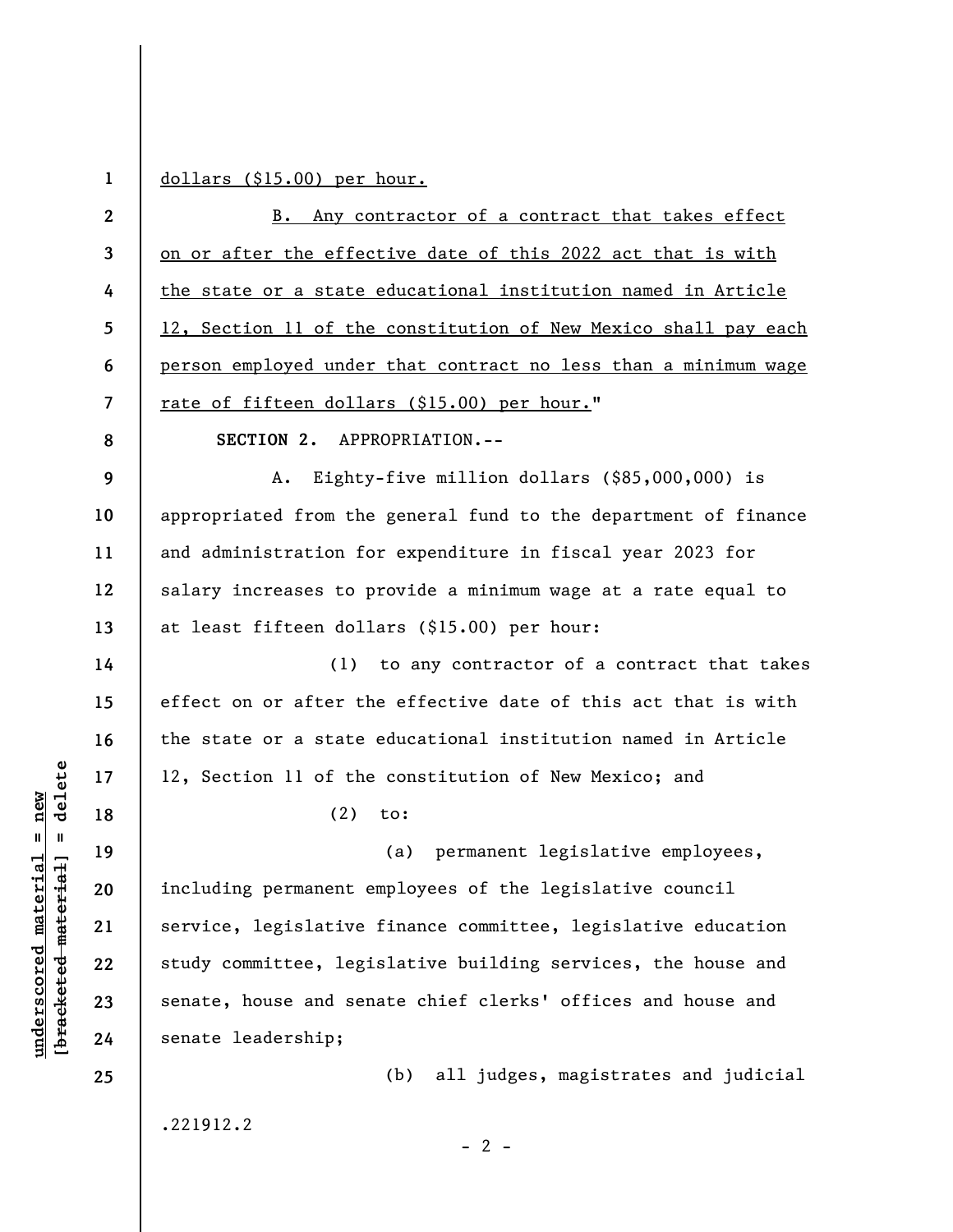$\frac{1}{2}$  intereted material = delete **[bracketed material] = delete**  $underscored material = new$ **underscored material = new**

**17** 

**18** 

**19** 

**20** 

**21** 

**22** 

**23** 

**24** 

**25** 

**1** 

**2** 

**3** 

**4** 

permanent employees; all district attorneys' permanent employees; and all public defender department permanent employees, judicial child support hearing officers and judicial special commissioners;

**5 6 7 8**  (c) incumbents in agencies governed by the Personnel Act, the New Mexico state police career pay system, the office of the attorney general employees, workers' compensation judges and executive exempt employees;

**9 10 11 12 13 14 15 16**  (d) the higher education department and the boards of regents of state educational institutions named in Article 12, Section 11 of the constitution of New Mexico for all higher education faculty and staff of two-year and fouryear public post-secondary educational institutions, the New Mexico military institute, the New Mexico school for the blind and visually impaired and the New Mexico school for the deaf; and

(e) the public education department and school districts for all public education department staff and all public school faculty and staff.

 B. The salary increases shall be effective the first full pay period beginning on or after July 1, 2022.

C. If a law is enacted during the second session of the fifty-fifth legislature to provide salary increases to state employees, the salary increases provided for in Section 1 of this act shall take effect prior to the salary increases

.221912.2

 $-3 -$